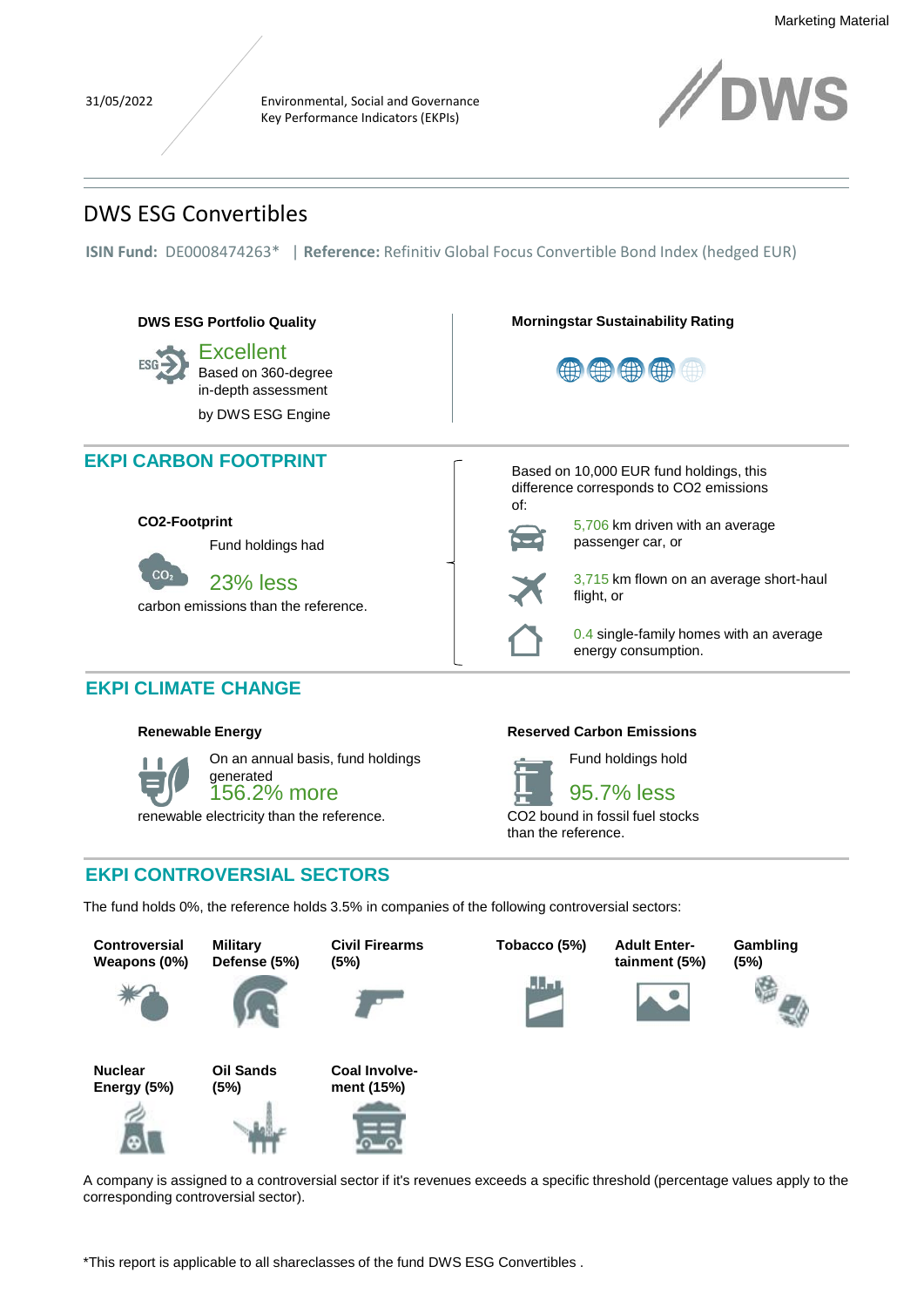# **ADDITIONAL EKPI**

# **ESG Laggards**

Fund holdings have 4.4% exposure

to ESG laggards, reference has 28.4%

**UN Global Compact Signatory**

37.8%

Fund holdings have



companies with UNGC signatory. reference has 32.8%

# **ADDITIONAL EKPI (Continued)**

| <b>Board Diversity</b>    | The proportion of women on the board level of the companies in the fund is 15.4% higher than<br>in the reference. |
|---------------------------|-------------------------------------------------------------------------------------------------------------------|
| <b>Board Independence</b> | The companies in the fund have 14.2% more independent supervisory board members than<br>those of the reference.   |
| <b>Water Intensity</b>    | The fund holdings are 83.1% lower water intense than the reference.                                               |
| <b>Waste Intensity</b>    | The fund holdings are 68.2% lower waste intense than the reference.                                               |

# **Glossary**

## **Environmental, Social and Governance Key Performance Indicators (EKPIs)**

The issue of sustainability is multi-layered, complex and subjective. There are currently no uniform criteria and no market standard for sustainable management and investment or for sustainable financial products. With the Environmental, Social and Governance Key Performance Indicators (EKPIs) listed above, DWS visualizes the ESG quality of a fund from several perspectives across the areas of Environment (E), Social (S) and Good Governance (G).

The EKPIs are calculated by comparing fund holdings against a reference (reference portfolio). To measure the EKPIs, DWS uses the most up-to-date data available in the DWS ESG Engine on the reporting date of the EKPI Report specified in the header. Unless otherwise stated, the EKPIs are as of the reporting date.

### **Reference**

The reference is a reference portfolio that is used for the purposes of this promotional communication to show certain ESG KPIs/characteristics of the fund in a comparative manner.

## **DWS ESG Engine**

The DWS ESG Engine is a proprietary software system that uses data from five leading ESG data providers (ISS-ESG, MSCI, Arabesque S-Ray, Morningstar Sustainalytics and S&P Trucost), as well as ESG data from publicly available sources and DWS' own analyses.

### **360°-Analysis**

360°-Analysis is the name for the standard method of data calculation used by the DWS ESG Engine. The term 360° describes the comprehensive assessment approach of the DWS ESG Engine across the areas of environment (E), social (S) and good governance (G) using different data sources.

# **DWS ESG Portfolio Quality**

The ESG portfolio quality of funds is assessed by DWS based on a broad range of ESG criteria using the 360°-Analysis of the ESG Engine. Issuers are assessed on the basis of criteria including qualification as an ESG laggard, violation of international standards and climate risks. DWS uses five rating levels to assess ESG portfolio quality: "Excellent," "Very Good," "Good," "Moderate," and "Poor."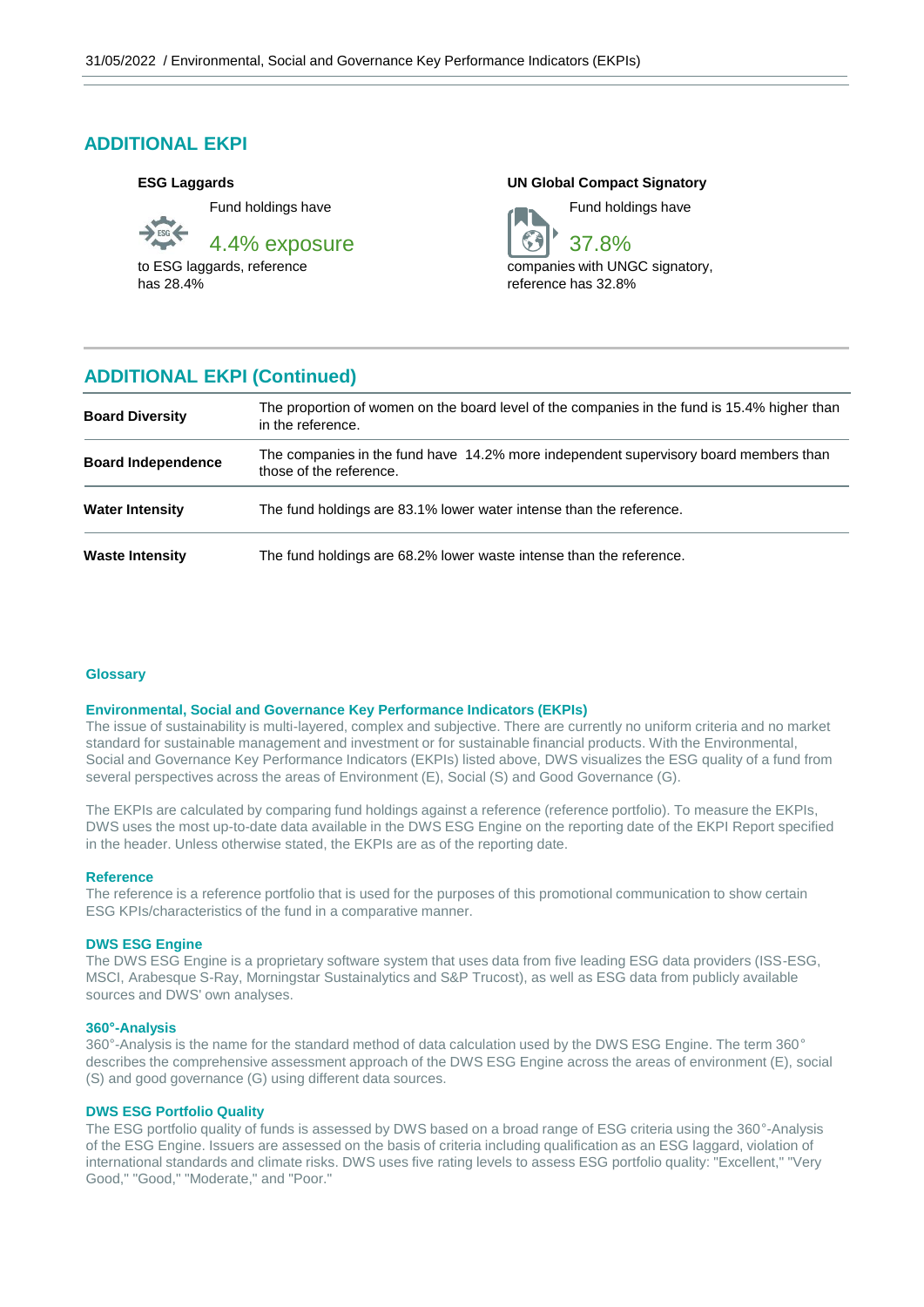## **Glossary (continued)**

# **Morningstar Sustainability Rating**

The rating is derived from a comparison of the fund to the reference group for that fund as determined by Morningstar. The rating is based on historical portfolio holdings (12-month rolling) and the ESG risk ratings of the fund's companies, prepared by Sustainalytics. The rating given is the most recent available in the DWS ESG Engine as of the date of the EKPI Report specified in the header.

### **CO2 Footprint**

To calculate the EKPI's carbon footprint, the annual absolute CO2 emissions of each company held in the fund are set in relation to its enterprise value. With this approach, DWS follows the recommendation of the Technical Expert Group on Sustainable Finance (TEG) of the European Commission on the disclosure of the carbon footprint for climate and ESG benchmarks (see p. 40 TEG Final Report on Climate Benchmarks and Benchmarks' ESG Disclosures from September 2019). The calculation takes into account so-called Scope 1 emissions (=emissions generated by the company itself), Scope 2 emissions (=emissions from purchased energy), and Scope 3 emissions (=all other emissions that occur in the life cycle of the goods and services used or produced by the company), as well as so-called "avoided" emissions. "Avoided" emissions refer to the use and/or production of low-emission technologies that lead to a reduction in CO2 emissions compared to traditional technologies.

All assets of the fund for which CO2 emission data is not applicable (cash, government bonds, derivative financial instruments) or not available in the ESG Engine are excluded from the calculation of the fund's carbon footprint. To achieve this, the assets of the fund for which CO2 data are available are mathematically scaled to an investment ratio of 100% according to their weighting in the fund. To illustrate this, consider the following example: a fund consists of five assets with a value of EUR 20.00 each. If no CO2 data is available for one of these assets, an asset value of EUR 25.00 is assumed for the four remaining assets to calculate the CO2 footprint. This creates the same CO2 emissions data coverage for the fund and the reference and prevents a bias in the comparison.

# **CO2 Footprint Comparables**

The CO2 Footprint of the fund is compared with that of the reference, based on fund assets of EUR 10,000. The difference, measured in tons of CO2, is put in relation to:

the emissions per kilometer driven by an average passenger car and per kilometer traveled by an average short-haul flight, and;

the emissions of the annual energy consumption of an average single-family home.

CO2 emissions per kilometer traveled refers to data of the U.S. Environmental Protection Agency (EPA) based on 2017 U.S. Federal Highway Administration (FHWA) data on gasoline consumption for a passenger vehicle, defined as a 2-axle, 4-tired vehicle, including vans, pickup trucks, and SUVs. The EPA puts gasoline consumption at 10.55 liters of gasoline per 100 kilometers and 18,481.66 kilometers driven per year. One liter of gasoline results in emissions of 2.35 kilograms of CO2.

The data on CO2 emissions per kilometer per average short-haul flight comes from the UK government's Department for Business, Energy & Industrial Strategy and from 2020. An emission factor of 15 kilograms of CO2 per gigajoule is given for kerosene, which is derived into a value of 75.4 grams of CO2 per passenger kilometer on short-haul flights. Here, the average number of seats across all common aircraft types is 185, of which 86% are occupied on average. The average route length on short-haul flights is 1,306 kilometers.

The data on CO2 emissions from the annual energy consumption of an average single-family home comes from the U.S. Environmental Protection Agency (EPA). According to this data, a single-family home consumed an average of 12,146 kilowatt-hours in 2019. For one kilowatt-hour, the EPA puts the average CO2 emissions from electricity generation at 486.30 grams per kilowatt-hour based on data from 2016 and taking into account a transmission loss.

### **EKPI Reserved Carbon Emissions**

This EKPI records the CO2 emissions that would be released if the fossil fuel stocks of the companies held in the fund or the companies in the reference were used. (= bound CO2).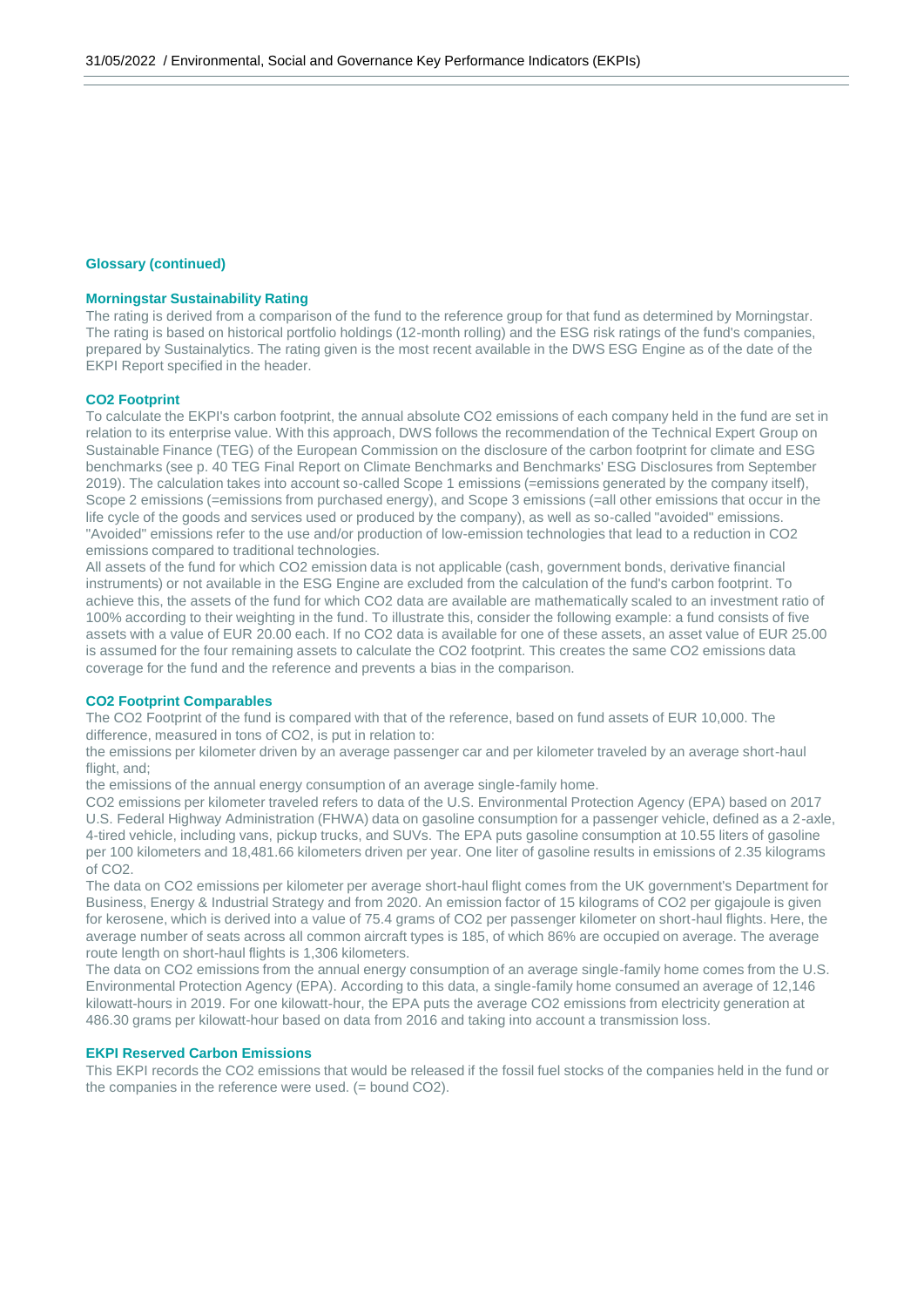### **Glossary (continued)**

# **EKPI Controversial Sectors**

This EKPI captures a company's links to sectors that DWS considers controversial. The determination takes place on the basis of the annual sales achieved by a company in such a sector, as companies are not classified as "defense companies" or "nuclear power companies", for example.

For the controversial sectors listed, the sales threshold above which a company is assigned to a controversial sector is generally 5% of annual sales. This does not apply to the coal and controversial weapons sectors. For the coal sector, DWS applies a critical sales threshold of 15%. For the controversial weapons sector, which includes, among others, cluster bombs, anti-personnel mines and nuclear weapons, any connection is considered critical, so a 0% threshold is applied.

### **EKPI ESG-Laggards**

ESG Laggards are identified in the ESG Engine using a so-called best-in-class ESG approach, which takes into account a wide range of criteria across environmental, social and good corporate governance (e.g. resource stewardship, contribution to climate change, product responsibility, corporate ethics). Best-in-class means that companies are evaluated relative to their reference group. The reference group is determined by region (developed countries vs. emerging markets) and industrial sector.

# **EKPI UNGC (United Nations Global Compact) signatories**

The United Nations Global Compact (UNGC) is the world's largest and most important initiative for responsible corporate governance. Based on its 10 universal principles, the UNGC pursues the vision of an inclusive and sustainable global economy for the benefit of all people, communities and markets, today and in the future. (Source: Global Compact Network Germany).

### **EKPI Board Diversity**

Women's quota measures the percentage of women at board level.

### **EKPI Board Independence**

In many companies, the supervisory board consists of members with personal and / or material interests in relation to the company. A supervisory board member is independent if there are no personal and / or material interests relating to the company.

# **Water and waste intensity**

Water intensity indicates the average water consumption (in liters) of the companies held in the fund relative to those of the reference. Waste intensity indicates the average amount of waste (in tons), less recycled material, measured in tons per EUR 1 million of sales, of the companies held in the fund compared to those of the reference.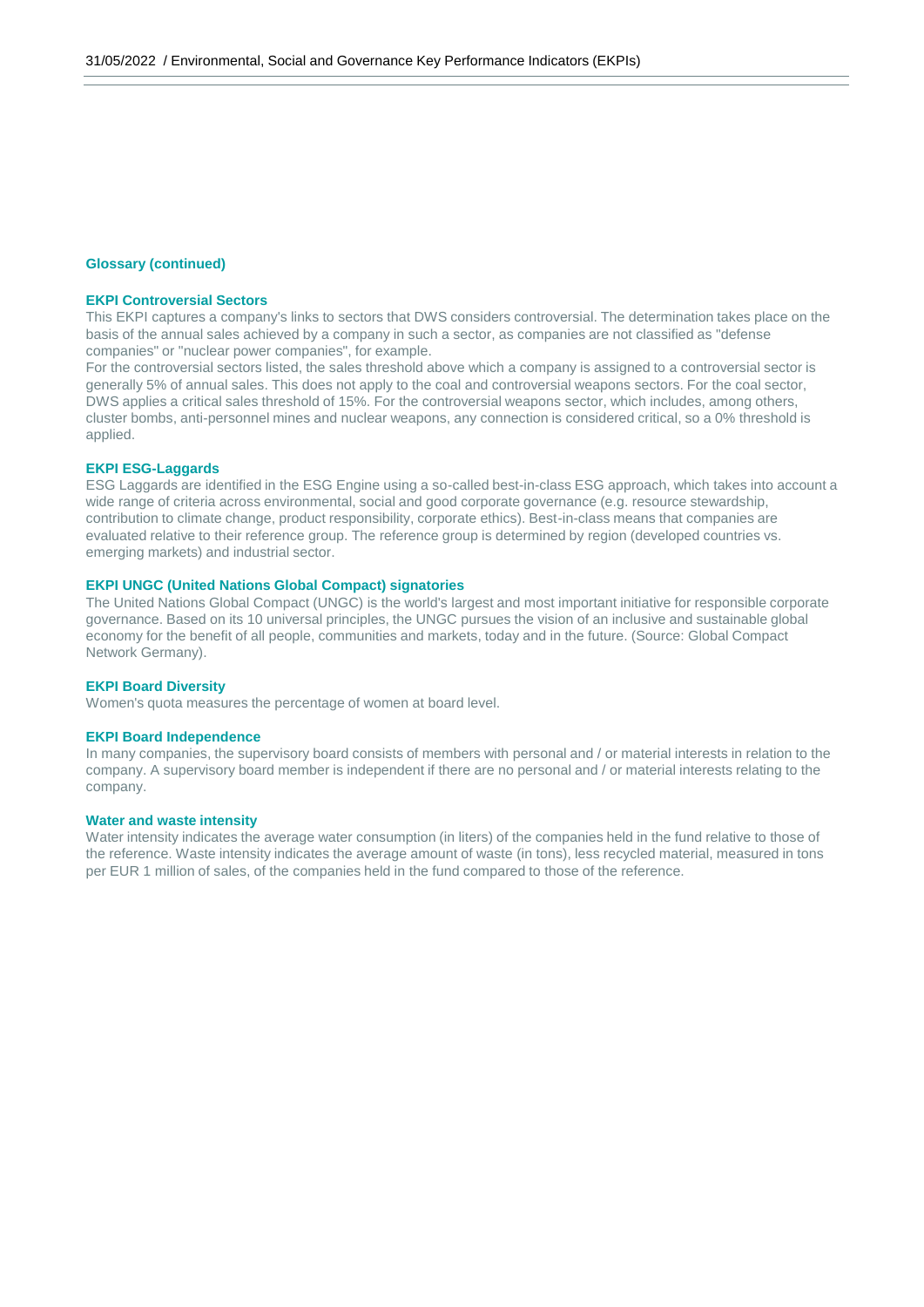### Important Information

DWS is the brand name under which DWS Group GmbH & Co. KGaA and its subsidiaries operate their business activities. Clients will be provided DWS products or services by one or more legal entities that will be identified to clients pursuant to the contracts, agreements, offering materials or other documentation relevant to such products or services.

The information contained in this document does not constitute investment advice. Complete information on the Funds/Sub-Funds including risks can be found in the prospectus in its/their prevailing version. This/These and the relevant key investor information documents constitute the only binding sales documents for the Funds/Sub-Funds. Investors can obtain these documents along with copie of the articles of association and the latest published annual and semi-annual reports (in German) from your Investment Advisor from DWS Investment GmbH, Mainzer Landstraße 11-17, 60329 Frankfurt am Main and, in case of Luxembourg domiciled Sub-Funds, from DWS Investement S.A., 2, Boulevard Konrad Adenauer, L-1115 Luxembourg in printed form free of charge, or download them from www.dws.de.

All statements of opinion reflect the current assessment of DWS International GmbH and are subject to change without notice.

Additional information on target market and costs resulting from the implementation of MiFID II Regulation, which capital management company make available to the sales partners, can be downloaded under www.dws.de. Forecasts are not a reliable indicator of future performance. Forecasts are based on assumptions, estimates, opinions and hypothetical performance analysis, therefore actual results may vary, perhaps materially, from the results contained here.

Past performance, actual or simulated, is not a reliable indication of future performance.

DWS ESG signals that DWS uses in its investment management are sourced or derived from data that DWS receives pursuant to licenses with third-party commercial ESG data providers. Sources: ISS ESG, www.re-prisk.com, Sustainalytics, S&P Trucost Limited, MSCI ESG Research Inc., Arabesque S-Ray and Morn-ingstar, Inc., as well as information publicly available. These signals do not constitute investment advice or recommendations by such providers. All rights in the data and reports provided by third-party licensors vest in such licensors and/or their content providers. None of such licensors or their affiliates, or their content providers, accept any liability for any errors, omissions or interruptions in such data/reports as to complete-ness, accuracy or timeliness. No copying or further distribution of such data/reports is permitted without such third-party licensors' express written consent.

For relevant tax information consult the respective prospectus. The information contained in this document does not constitute a financial analysis but qualifies as marketing communication. This marketing communication is neither subject to all legal provisions ensuring the impartiality of financial analysis nor to any prohibition on trading prior to the publication of financial analyses.

According to the information in the sales prospectus distribution of the products mentioned in this document is subject to restrictions of the relevant jurisdictions. This document and the information contained herein may only be distributed and published in jurisdictions in which such distribution and publication is permissible in accordance with applicable law in those jurisdictions. Direct or indirect distribution of this document is prohibited in the USA as well as to or for the account of US persons and persons residing in the USA.

#### DWS International GmbH. As of: 2022

© 2022 Morningstar, Inc. All rights reserved. The information contained herein: (1) is proprietary to Morningstar and/or its content providers; (2) may not be copied or distributed; and (3) is not warranted to be accurate, complete, or timely. Neither Morningstar nor its content providers are responsible for any damages or losses arising from any use of this information. Past performance is no guarantee of future results.

The information in this document is marketing information which has been provided exclusively for informational and advertising purposes. The information provided is not a financial analysis and is therefore subject neither to the statutory requirements to promote the independence of financial analyses nor to the prohibition on trading following the dissemination of financial analyses.

The units issued under the funds described in this document may only be offered for sale or sold in jurisdictions in which such an offer or purchase is permitted. The units of these funds may not be offered for sale or sold in the US nor for the account of US persons (within the meaning of the definition for the purposes of US federal laws on securities, goods and taxes, including Regulation S of the United States Securities Act of 1933).

This document and the information contained therein may not be distributed in the US.

The distribution and publication of this document and the offer or sale of the investment fund units described in this document may also be subject to restrictions in other jurisdictions.

#### **For investors in France**

Complete information on the Funds including risks can be found in the relevant prospectuses in their prevailing version. These and the relevant key investor information documents constitute the only binding sales documents for the Funds. Investors can obtain these documents along with copies of the articles of association and the latest published annual and semi-annual reports from the DWS Investment GmbH, Mainzer Landstraße 11-17, D 60329 Frankfurt am Main in Germany or DWS S.A., 2, Boulevard Konrad Adenauer, L-1115 Luxembourg in printed form free of charge, or download them from www.dws.de.

#### **For investors in Belgium**

When making an investment decision, potential investors should rely solely on the final documentation (including the prospectus) relating to the investment or service and not the information contained herein. The investments or services mentioned herein may not be adequate or appropriate for all investors and before entering into any transaction you should take steps to ensure that you fully understand the transaction and have made an independent assessment of the suitability or appropriateness of the transaction in the light of your own objectives and circumstances, including the possible risks and benefits of entering into such transaction. You should also consider seeking advice from your own advisers in making this assessment. If you decide to enter into a transaction with us you do so in reliance on your own judgment.

#### **For investors in Singapore**

All applications for investments in DWS unit trust(s) must be made on the application form accompanying the prospectus which can be obtained from DWS Group or its approved distributors.

This document has not been registered as a prospectus with the Monetary Authority of Singapore. Accordingly, this document and any other document or material in connection with the offer or sale, or invitation for subscription or purchase, of shares of the fund(s) may not be circulated or distributed, nor may shares of the fund(s) be offered or sold, or be made the subject of an invitation for subscription or purchase, whether directly or indirectly, to persons in Singapore other than (i) to an institutional investor pursuant to Section 304 of the Securities and Futures Act, Chapter 289 of Singapore (the "SFA") or (ii) otherwise pursuant to, and in accordance with the conditions of, any other applicable provision of the SFA.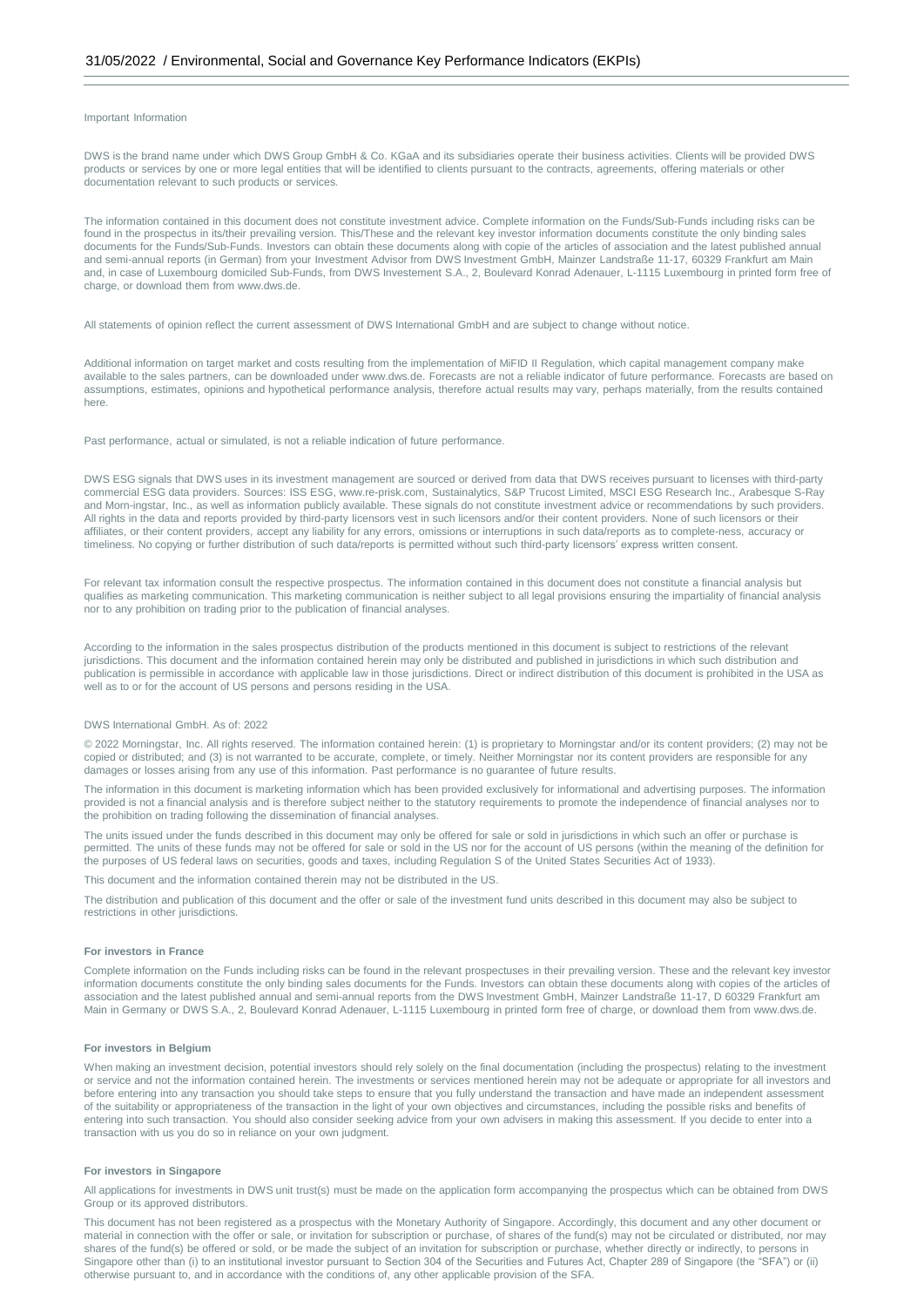### **For investors in Spain**

Complete information on the Funds including risks can be found in the relevant key investor information documents and prospectuses in their prevailing version. These and the relevant key investor information documents constitute the only binding sales documents for the Funds. Investors can obtain these documents along with copies of the articles of association and the latest published annual and semi-annual reports from DWS International GmbH, Sucursal en España, in printed form free of charge, or download them from www.dws.com

All statements of opinion reflect the current assessment of DWS International GmbH, Sucursal en España are subject to change without notice.

#### **For investors in Luxembourg**

DWS is the brand name under which DWS Group GmbH & Co. KGaA and its subsidiaries operate their business activities. Clients will be provided DWS products or services by one or more legal entities that will be identified to clients pursuant to the contracts, agreements, offering materials or other documentation relevant to such products or services.

The information contained in this document does not constitute investment advice. Complete information on the Funds/Sub-Funds including risks can be found in the prospectus in its/their prevailing version. This/These and the relevant key investor information documents constitute the only binding sales documents for the Funds/Sub-Funds. Investors can obtain these documents along with copie of the articles of association and the latest published annual and semi-annual reports (in German) from your Investment Advisor from DWS Investment GmbH, Mainzer Landstraße 11-17, 60329 Frankfurt am Main and, in case of Luxembourg domiciled Sub-Funds, from DWS S.A., 2, Boulevard Konrad Adenauer, L-1115 Luxembourg in printed form free of charge, or download them from www.dws.de.

All statements of opinion reflect the current assessment of DWS International GmbH and are subject to change without notice.

Additional information on target market and costs resulting from the implementation of MiFID II Regulation, which capital management company make available to the sales partners, can be downloaded under www.dws.de. Forecasts are not a reliable indicator of future performance. Forecasts are based on assumptions, estimates, opinions and hypothetical performance analysis, therefore actual results may vary, perhaps materially, from the results contained here.

Past performance, actual or simulated, is not a reliable indication of future performance.

For relevant tax information consult the respective prospectus. The information contained in this document does not constitute a financial analysis but qualifies as marketing communication. This marketing communication is neither subject to all legal provisions ensuring the impartiality of financial analysis nor to any prohibition on trading prior to the publication of financial analyses.

According to the information in the sales prospectus distribution of the products mentioned in this document is subject to restrictions of the relevant jurisdictions. This document and the information contained herein may only be distributed and published in jurisdictions in which such distribution and publication is permissible in accordance with applicable law in those jurisdictions. Direct or indirect distribution of this document is prohibited in the USA as well as to or for the account of US persons and persons residing in the USA.

DWS Investment S.A. As of: 08/08/2019



#### **For investors in the Netherlands**

DWS is the brand name under which DWS Group GmbH & Co KGaA and its subsidiaries operate their business activities. Clients will be provided DWS products or services by one or more legal entities that will be identified to clients pursuant to the contracts, agreements, offering materials or other documentation relevant to such products and services.

This document has been prepared without consideration of the investment needs, objectives or financial circumstances of any investor. Before making an investment decision, investors need to consider, with or without the assistance of an investment adviser, whether the investments and strategies described or provided by DWS, are appropriate, in light of their particular investment needs, objectives and financial circumstances. Furthermore, this document is for information/discussion purposes only and does not constitute an offer, recommendation or solicitation to conclude a transaction and should not be treated as giving investment advice

DWS does not give tax or legal advice. Investors should seek advice from their own tax experts and lawyers, in considering investments and strategies suggested by DWS. Investments with DWS are not guaranteed, unless specified. Unless notified to the contrary in a particular case, investment instruments are not insured by the Deposit Guarantee Scheme or any other governmental entity, and are not guaranteed by or obligations of DWS Group GmbH & Co or its subsidiaries.

Although information in this document has been obtained from sources believed to be reliable, we do not guarantee its accuracy, completeness or fairness, and it should not be relied upon as such. All opinions and estimates herein, including forecast returns, reflect our judgment on the date of this report and are subject to change without notice and involve a number of assumptions which may not prove valid.

Investments are subject to various risks, including market fluctuations, regulatory change, counterparty risk, possible delays in repayment and loss of income and principal invested. The value of investments can fall as well as rise and you may not recover the amount originally invested at any point in time. Furthermore, substantial fluctuations of the value of the investment are possible even over short periods of time.

This publication contains forward looking statements. Forward looking statements include, but are not limited to assumptions, estimates, projections, opinions, models and hypothetical performance analysis. The forward looking statements expressed constitute the author's judgment as of the date of this material. Forward looking statements involve significant elements of subjective judgments and analyses and changes thereto and/or consideration of different or additional factors could have a material impact on the results indicated. Therefore, actual results may vary, perhaps materially, from the results contained herein. No representation or warranty is made by DWS as to the reasonableness or completeness of such forward looking statements or to any other financial information contained herein. The terms of any investment will be exclusively subject to the detailed provisions, including risk considerations, contained in the Offering Documents. When making an investment decision, you should rely on the final documentation relating to the transaction and not the summary contained herein.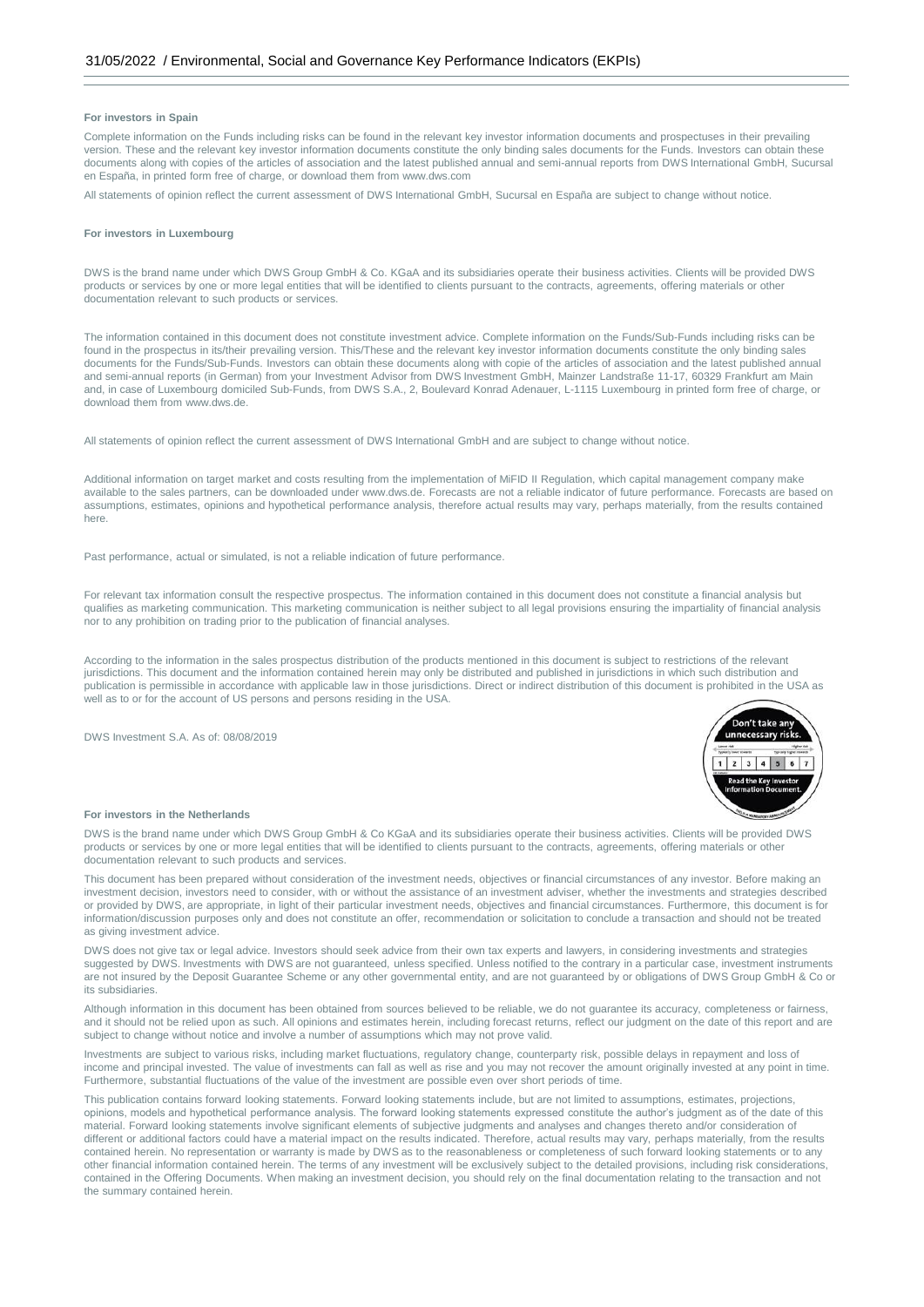This document may not be reproduced or circulated without our written authority. The manner of circulation and distribution of this document may be restricted by law or regulation in certain countries, including the United States. This document is not directed to, or intended for distribution to or use by, any person or entity who is a citizen or resident of or located in any locality, state, country or other jurisdiction, including the United States, where such distribution, publication, availability or use would be contrary to law or regulation or which would subject DWS to any registration or licensing requirement within such jurisdiction not currently met within such jurisdiction. Persons into whose possession this document may come are required to inform themselves of, and to observe, such restrictions.

Past performance is no guarantee of future results; nothing contained herein shall constitute any representation or warranty as to future performance.

Further information is available upon investor's request. Complete information on the Funds including risks can be found in the relevant key investor information documents and prospectuses in their prevailing version. These and the relevant key investor information documents constitute the only binding sales documents for the Funds. Investors can obtain these documents along with copies of the articles of association and the latest published annual and semi-annual reports from DWS International GmbH, in printed form free of charge, or download them from www.dws.nl

All statements of opinion reflect the current assessment of DWS Investment GmbH are subject to change without notice.

### **For investors in Switzerland**

This material is intended for information purposes only and does not constitute investment advice or a personal recommendation. This document should not be construed as an offer to sell any investment or service. Furthermore, this document does not constitute the solicitation of an offer to purchase or subscribe for any investment or service in any jurisdiction where, or from any person in respect of whom, such a solicitation of an offer is unlawful. Neither Deutsche Bank AG nor any of its affiliates, gives any warranty as to the accuracy, reliability or completeness of information which is contained in this document. Past performance or any prediction or forecast is not indicative of future results.

The views expressed in this document constitute Deutsche Bank AG or its affiliates' judgment at the time of issue and are subject to change. Deutsche Bank has no obligation to update, modify or amend this letter or to otherwise notify a reader thereof in the event that any matter stated herein, or any opinion, projection, forecast or estimate set forth herein, changes or subsequently becomes inaccurate, or if research on the subject company is withdrawn. Prices and availability of financial instruments also are subject to change without notice.

The information provided in this document is addressed solely to Qualified Investors pursuant to Article 10 paragraph 3 of the Swiss Federal Act on Collective Investment Schemes (CISA) and Article 6 of the Ordinance on Collective Investment Schemes. This document is not a prospectus within the meaning of Articles 1156 and 652a of the Swiss Code of Obligations and may not comply with the information standards required thereunder. This document may not be copied, reproduced, distributed or passed on to others without the prior written consent of Deutsche Bank AG or its affiliates.

This Fund has been registered as a foreign collective investment schemes for distribution to non qualified investors in Switzerland by the Swiss Financial Market Supervisory Authority (FINMA) pursuant to the Swiss Federal Act on Collective Investment Schemes of June 23, 2006 ("CISA"). The Representative and the Paying Agent for the Fund is Deutsche Bank (Suisse) S.A., 3, Place des Bergues, CH-1211 Geneva is. The current sales prospectus, the Articles of Association, KIID (Key Investor Information Document) as well as the annual and semi-annual reports may upon request be obtained upon free of charge from the representative as well as from https://funds.deutscheam.com/ch/EN/Home. In respect of the units distributed in and from Switzerland, the place of performance and jurisdiction is at the registered office of the representative.

#### **For investors in UK**

Issued in the UK by DWS Investments UK Limited. DWS Investments UK Limited is authorised and regulated by the Financial Conduct Authority.

Any reference to "", "Deutsche Asset Management" or "Deutsche AM" shall, unless otherwise required by the context, be understood as a reference to DWS Investments UK Limited including any of its parent companies, any of its or its parents affiliates or subsidiaries and, as the case may be, any investment companies promoted or managed by any of those entities.

The information contained in this document is provided for information purposes only. Any investment decision in relation to a fund ETF should be based solely on the latest version of the prospectus, the audited annual and, if more recent, un-audited semi-annual reports and the Key Investor Information Document (KIID), all of which are available in English upon request or on www.Xtrackers.com. In the case of any inconsistency with the prospectus, the latest version of the prospectus shall prevail.

This document is intended for discussion purposes only and does not create any legally binding obligations on the part of DWS Group GmbH & Co. KGaA and/or its affiliates (DWS). Without limitation, this document does not constitute an offer, an invitation to offer or a recommendation to enter into any transaction. When making an investment decision, you should rely solely on the final documentation relating to the transaction and not the summary contained herein. DWS is not acting as your financial adviser or in any other fiduciary capacity in relation to this transaction. The transaction(s) or products(s) mentioned herein may not be appropriate for all investors and before entering into any transaction you should take steps to ensure that you fully understand the transaction and have made an independent assessment of the appropriateness of the transaction in the light of your own objectives and circumstances, including the possible risks and benefits of entering into such transaction. For general information regarding the nature and risks of the proposed transaction and types of financial instruments please go to https://www.db.com/company/en/risk-disclosures.htm. You should also consider seeking advice from your own advisers in making this assessment. If you decide to enter into a transaction with DWS, you do so in reliance on your own judgment.

Although information in this document has been obtained from sources believed to be reliable, we do not guarantee its accuracy, completeness or fairness, and it should not be relied upon as such. All opinions and estimates herein, including forecast returns, reflect our judgment on the date of this document and are subject to change without notice and involve a number of assumptions which may not prove valid.

Any opinions expressed herein may differ from the opinions expressed by Deutsche Bank AG and/or any other of its affiliates (DB). DB may engage in transactions in a manner inconsistent with the views discussed herein. DB trades or may trade as principal in the instruments (or related derivatives), and may have proprietary positions in the instruments (or related derivatives) discussed herein. DB may make a market in the instruments (or related derivatives) discussed herein.

DWS SPECIFICALLY DISCLAIMS ALL LIABILITY FOR ANY DIRECT, INDIRECT, CONSEQUENTIAL OR OTHER LOSSES OR DAMAGES INCLUDING LOSS OF PROFITS INCURRED BY YOU OR ANY THIRD PARTY THAT MAY ARISE FROM ANY RELIANCE ON THIS DOCUMENT OR FOR THE RELIABILITY, ACCURACY, COMPLETENESS OR TIMELINESS THEREOF.

This document has been prepared without consideration of the investment needs, objectives or financial circumstances of any investor. Before making an investment decision, investors need to consider, with or without the assistance of an investment adviser, whether the investments and strategies described or provided by DWS, are appropriate, in light of their particular investment needs, objectives and financial circumstances. Furthermore, this document is for information/discussion purposes only and does not constitute an offer, recommendation or solicitation to conclude a transaction and should not be treated as giving investment advice.

DWS does not give tax or legal advice. Investors should seek advice from their own tax experts and lawyers, in considering investments and strategies suggested by DWS. Investments with DWS are not guaranteed, unless specified.

Investments are subject to various risks, including market fluctuations, regulatory change, counterparty risk, possible delays in repayment and loss of income and principal invested. The value of investments can fall as well as rise and you may not recover the amount originally invested at any point in time. Furthermore, substantial fluctuations of the value of the investment are possible even over short periods of time.